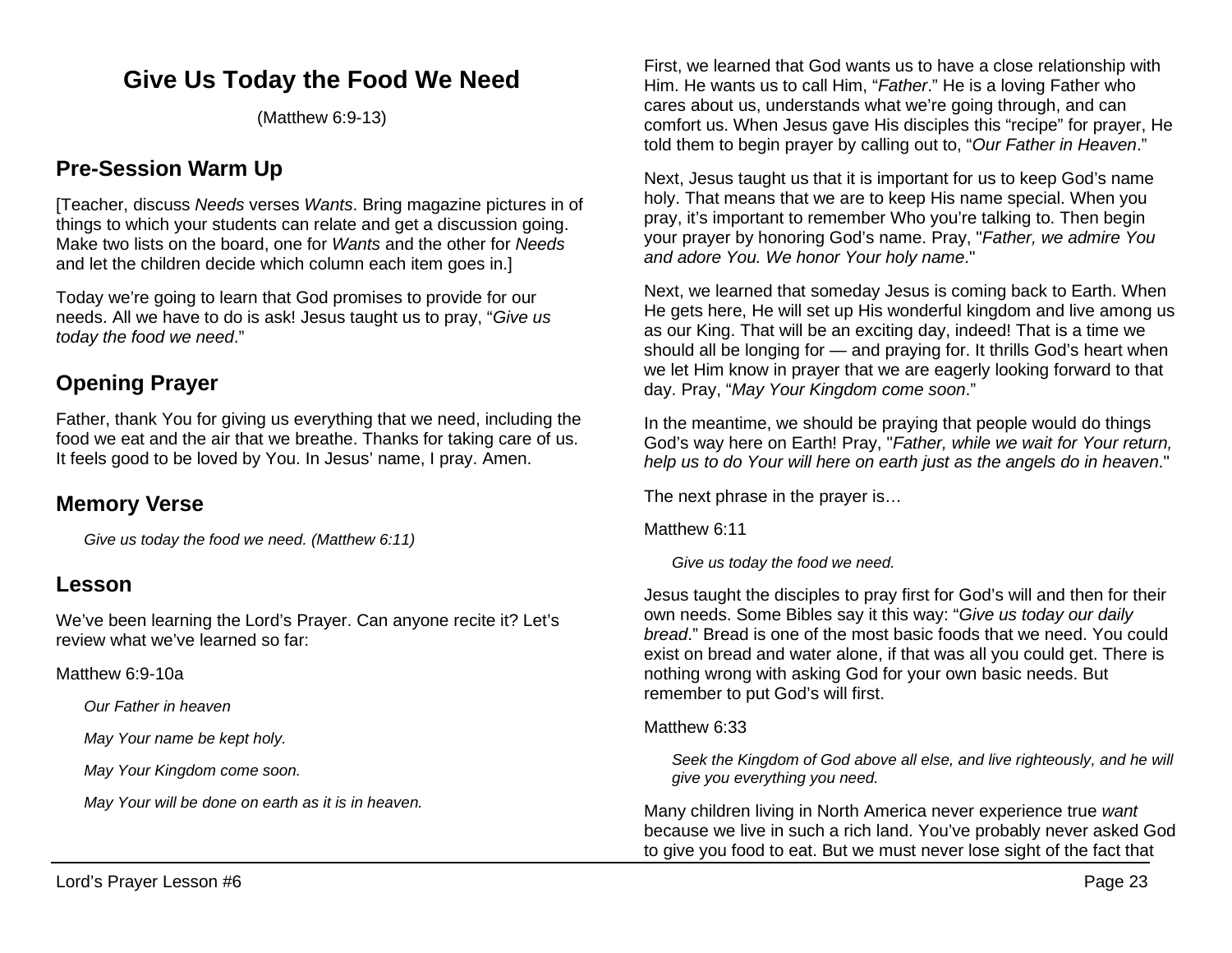God is our provider. He provides for us the food we eat. He makes the sun to shine and the rain to come down to water the plants. It's God who makes the seeds to sprout and grow into food to eat. God gives our moms and dads the jobs they have so they have money to buy the food we need to grow up strong and wise. It is God that provides for our every need. So, after we ask for God's will to be done, it's good and right to ask Him to provide for our needs. Just remember, God doesn't promise to give us everything we want. He knows what things would be good for us to have and what things we'd be better off without. He wants the very best for us. We can ask Him to provide for our needs.

### *Got the Gripes?*

Having the right attitude makes a big difference. Have you ever been around someone that whines and complains a lot? How do you feel when you're around a complainer?

Tell me if you would complain about some of these situations:

- Your find out you're having brussels sprouts for dinner.
- Your brother ate the last piece of cake.
- Your teacher gave you extra homework.
- Your brother is sick and your dad asked you to do his chores on top of your regular chores.

Sometimes it's easy to complain when things aren't going our way. We can be upset when we can't have things that we want. What should you do when things don't go our way or we want something that we don't have? (Have a thankful heart!) The Bible tells us to be thankful in all things. Remember how gracious and kind God has already been to you.

When Jesus gave His disciples this "recipe" for prayer and He taught them to pray, "*Give us today the food we need*", it reminded them of a special time in their nation's history.

God's people had been slaves in Egypt. God sent Moses to come and rescue the people and lead them out of Egypt and take them to the Promised Land, just like how God sent Jesus to rescue us from our sins and lead us to Heaven.

Three days after they started off on their journey through the wilderness, they ran out of water. And they complained to Moses.

Exodus 15:22-24 [Teacher, read…]

*Then Moses led the people of Israel away from the Red Sea, and they moved out into the desert of Shur. They traveled in this desert for three days without water. (23) When they came to the oasis of Marah, the water was too bitter to drink. So they called the place Marah (which means "bitter"). (24) Then the people complained and turned against Moses. "What are we going to drink?" they demanded.* 

After seeing God open the Red Sea for them to escape from their enemy, the Israelites should not have doubted that God would take care of their every need. But instead, they complained.

Exodus 15:25a

*So Moses cried out to the Lord for help, and the Lord showed him a piece of wood. Moses threw it into the water and this made the water good to drink.*

God provided for their needs. And, God has provided everything *you* need in life, too; maybe not everything you want, but everything you need. Complaining is sin. It's like slapping God in the face and saying, "*What You've given me isn't good enough*!" When you complain, you are saying that He doesn't know how to care of you or meet your needs.

The Israelites traveled on. Pretty soon the people ran out of the food they'd brought from Egypt and they began to worry again.

How do you think God's people felt when they realized that they were out of food? What would you do if you thought you might starve in the middle of a desert? Soon they were grumbling.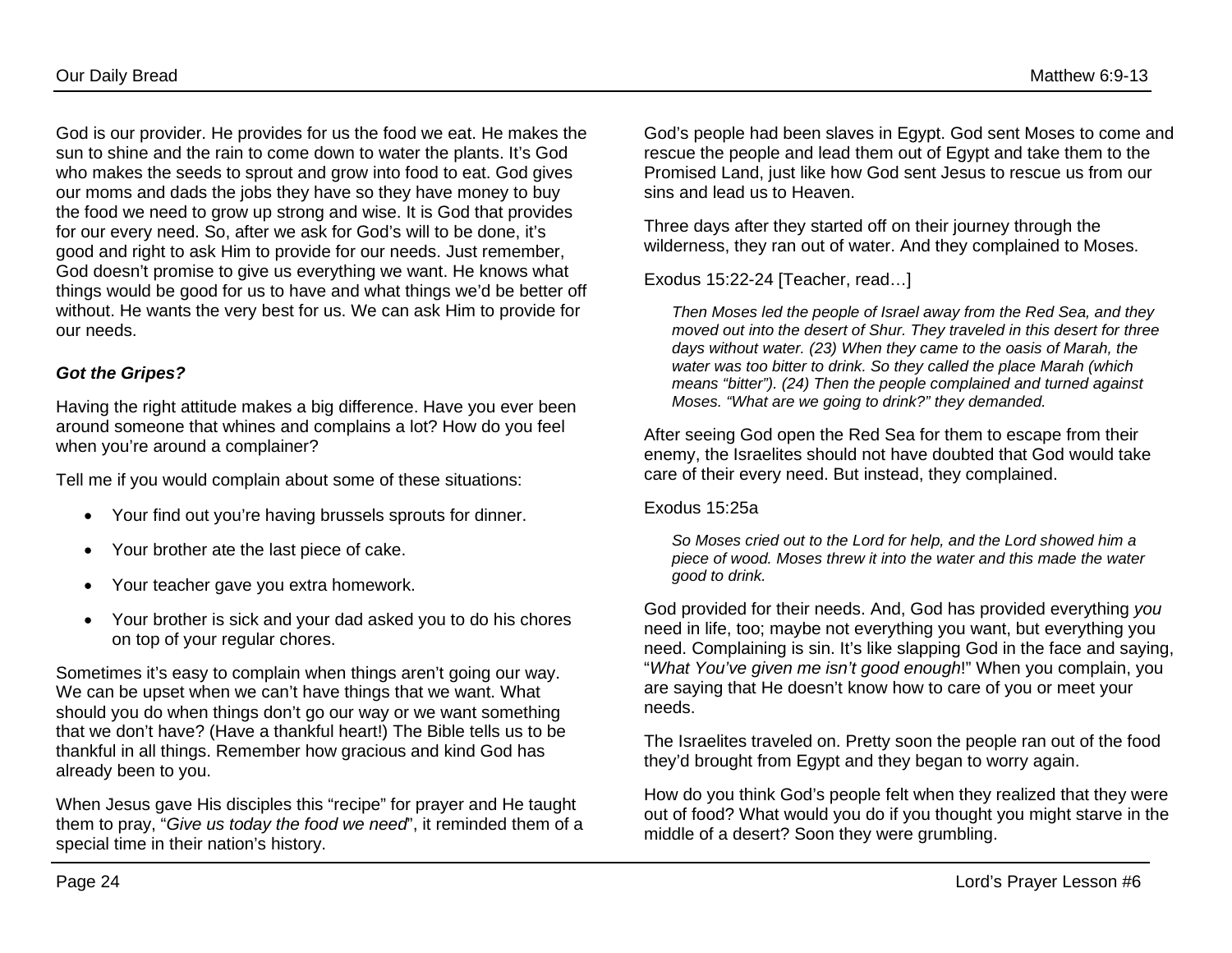#### Exodus 16:2-3

*There, too, the whole community of Israel complained about Moses and Aaron. (3) "If only the Lord had killed us back in Egypt," they moaned. "There we sat around pots filled with meat and ate all the bread we wanted. But now you have brought us into this wilderness to starve us all to death."*

The people were so upset, they told Moses that they'd rather return to being slaves. They remembered all the food in Egypt and wished they still lived there, even if it meant they would be slaves again.

So you see, even after the miracle of throwing the tree into the bitter waters of Marah to sweeten them, they were complaining about the lack of food. How quickly they forgot how faithful God had been to them all along. He provided that tree to sweeten the bitter waters, just like He has provided the cross of Jesus to sweeten our lives.

God heard the people grumble. He wasn't happy about their complaining, but he loved them and knew that they needed food.

#### Exodus 16:11-12

*Then the Lord said to Moses, (12) "I have heard the Israelites' complaints. Now tell them, 'In the evening you will have meat to eat, and in the morning you will have all the bread you want. Then you will know that I am the Lord your God.'"*

God promised to meet the Hebrew's need for food in the desert. They didn't have to whine or complain to get their needs met. We have a good God who *wants* to meet our needs!

And He has provided a spiritual food for us that is even more nourishing than bread. Jesus said…

John 6:27

*But don't be so concerned about perishable things like food. Spend your energy seeking the eternal life that the Son of Man can give you. For God the Father has given me the seal of his approval."* 

Jesus said not to worry about getting enough food to eat. Food is here today and gone tomorrow.

#### John 6:32-35

*Jesus said, "I tell you the truth, Moses didn't give you bread from heaven. My Father did. And now he offers you the true bread from heaven. (33) The true bread of God is the one who comes down from heaven and gives life to the world." (34) "Sir," they said, "give us that bread every day." (35) Jesus replied, "I am the bread of life. Whoever comes to me will never be hungry again. Whoever believes in me will never be thirsty.*

Was Jesus telling his disciples that He was a loaf of bread? No! Jesus was telling His disciples that just like the Father gave the Israelites manna from heaven during their 40-year journey through the wilderness to the Promised Land, the Father gives Jesus to people during their journey through life towards heaven.

Jesus was comparing Himself with bread, a common, everyday thing that everybody can understand. [Break and eat a loaf of bread with the children. Discuss similarities of bread and Jesus.]

Bread is the basic food of life (the staff of life). You and I cannot live very long without eating, can we? Bread brings you nourishment and makes you grow. In the same way that food is the only source of life here on earth, Jesus is the only source of eternal life.

As our bodies feel hunger for food, so our souls feel hunger for forgiveness and peace. Only Jesus can satisfy the hunger of your soul. Just as bread will not do you any good unless you take it into your body, Jesus will not save you until you receive Him as your Savior from sin. Once you do, the Lord will continue to "feed" you spiritually through His Word.

So, you see, the Israelites didn't need to whine and complain. God wasn't about to let them starve. And, we don't need to whine or complain to have our needs met, either. God promises to provide for our needs. All we have to do is ask! Jesus taught us to pray, "*Give us today the food we need*."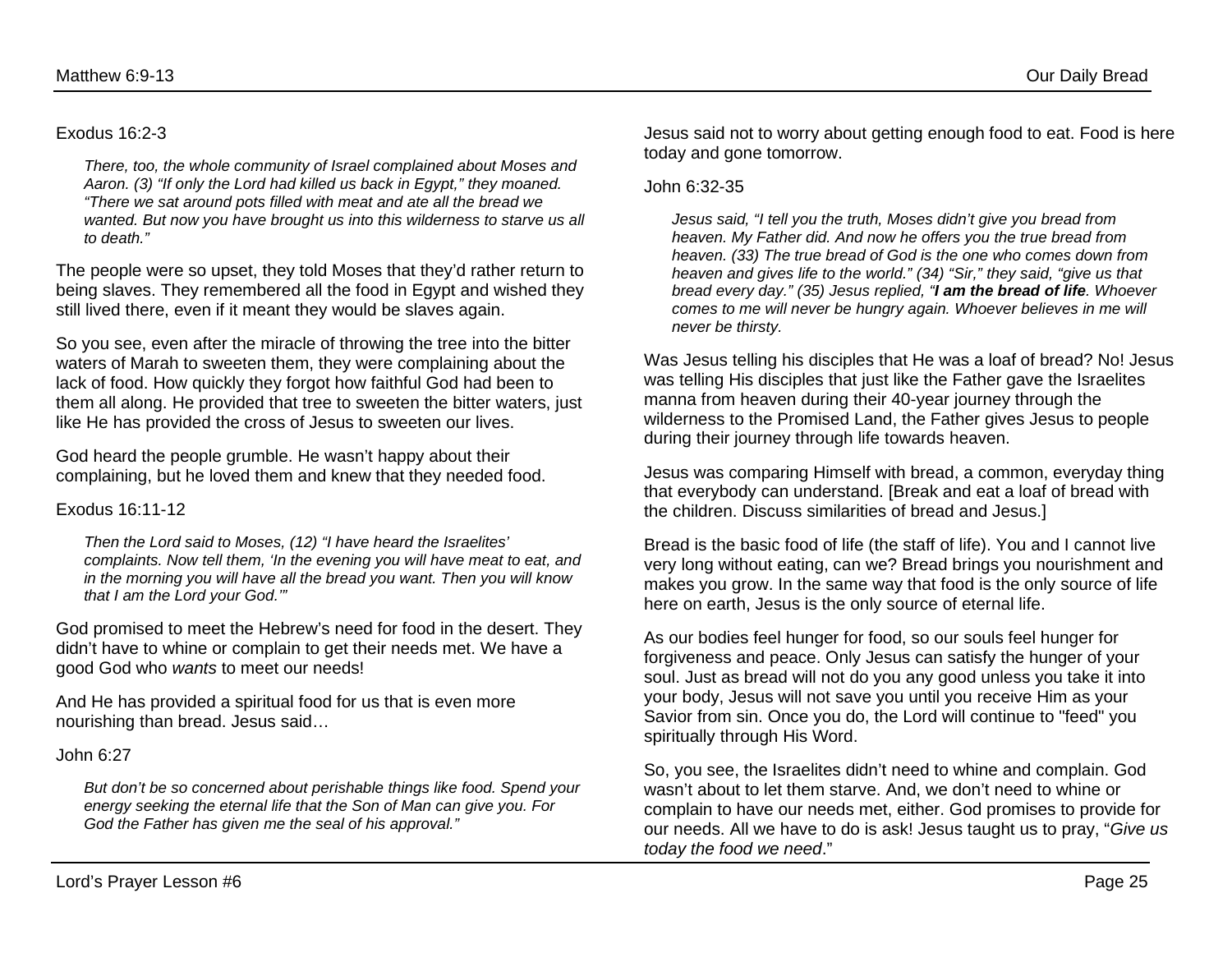## **Closing Prayer**

[Teacher, allow the children to thank God for being their great Provider.]

*Father, we have many things that we need you to provide for us. Thanks so much for loving us and wanting to provide for our needs. We will ask you for everything that we need. In Jesus' name, I pray.* Amen.

## **Learning Activities**

### **Craft Corner**

### *Picture This*

[Teacher, let the children cut pictures out of magazines and catalogs of things they can ask God for. Then after you collect quite a few, draw a line down the middle of a poster board and write *Wants* at the top of one side and *Needs* at the top of the other.

Set a poster board in the middle of the circle and go through the pictures one by one. Let the children decide together whether it is a *want* or a *need*. Let children glue the pictures to the poster.]

Bread is one of the most basic foods that we need. When Jesus taught us to pray "*Give us today our daily bread*," He was telling us to ask for the things that we need. God doesn't promise to give us everything that we want, but He will give us what we need.

### **Game Center**

Use the following questions in a game of your choice:

### *Review questions:*

- 1. What should you pray for *before* you ask God to provide for your needs? (For His will to be done.)
- 2. Why do we say that God is our Provider? (He provides the food we eat, the air we breathe and our very life itself.)
- 3. Why is it that we complain about things sometimes? (Things don't go our way; we get upset when we can't have things we want.)
- 4. What should you do when things don't go your way? (Have a thankful heart.)
- 5. Why did the people complain to Moses after they had been rescued from slavery in Egypt? (First, they needed water and then, they needed food. They didn't trust God to supply their needs.)
- 6. Why is it a sin to complain? (It's like saying that God doesn't know how to take care of you.)
- 7. How do you think the people felt when they realized that God had provided for their needs by giving them the manna?
- 8. How does God provide for your needs?
- 9. Why is it important to ask God to provide for the things we need?
- 10. How do you think God feels when you complain about things you don't have?
- 11. Why doesn't God always give us what we want?